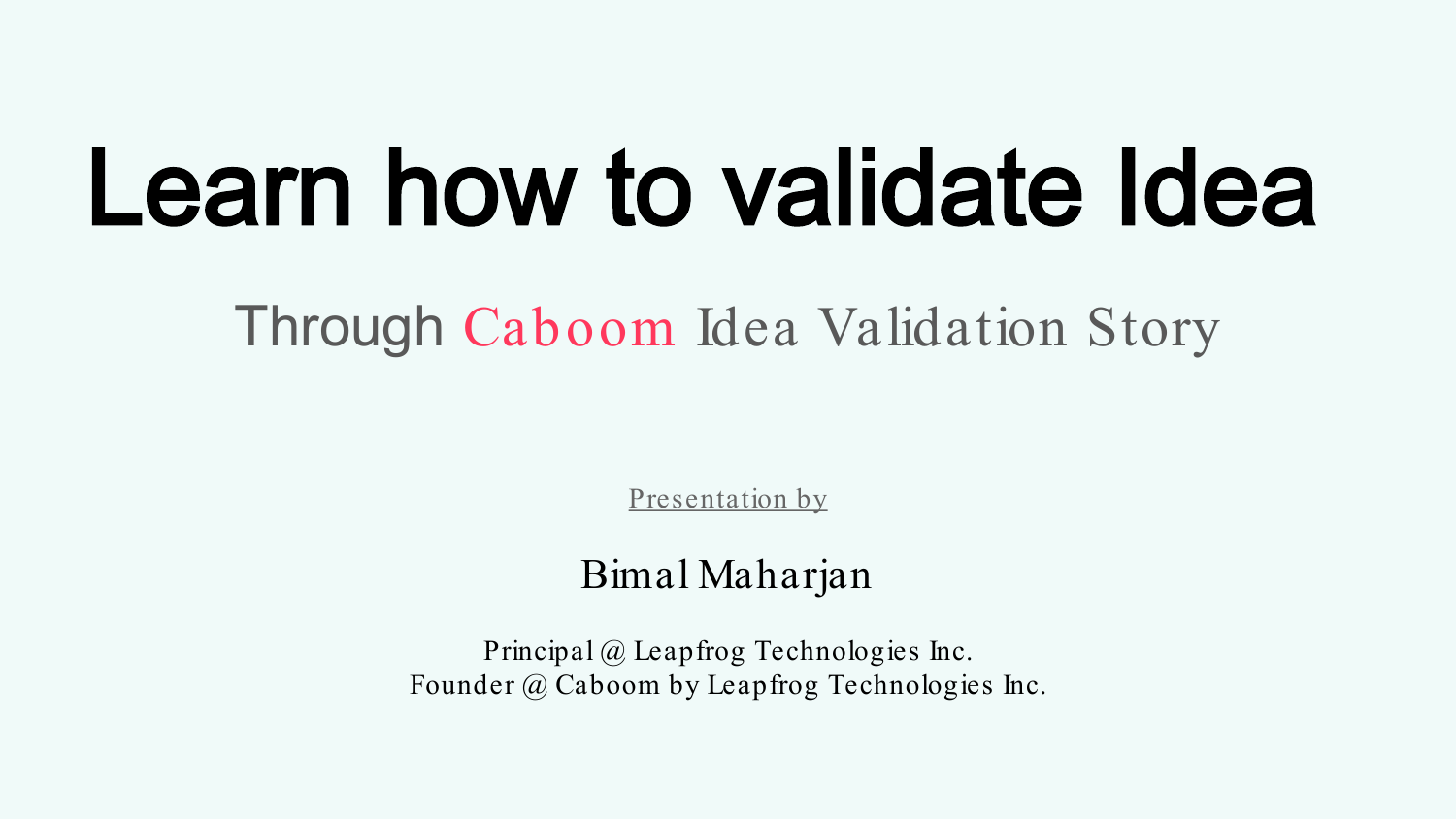# Table of Contents

Inner Validation

Why am I right person to execute the idea?

# Outer Validation

### Why this product should be built in market ?

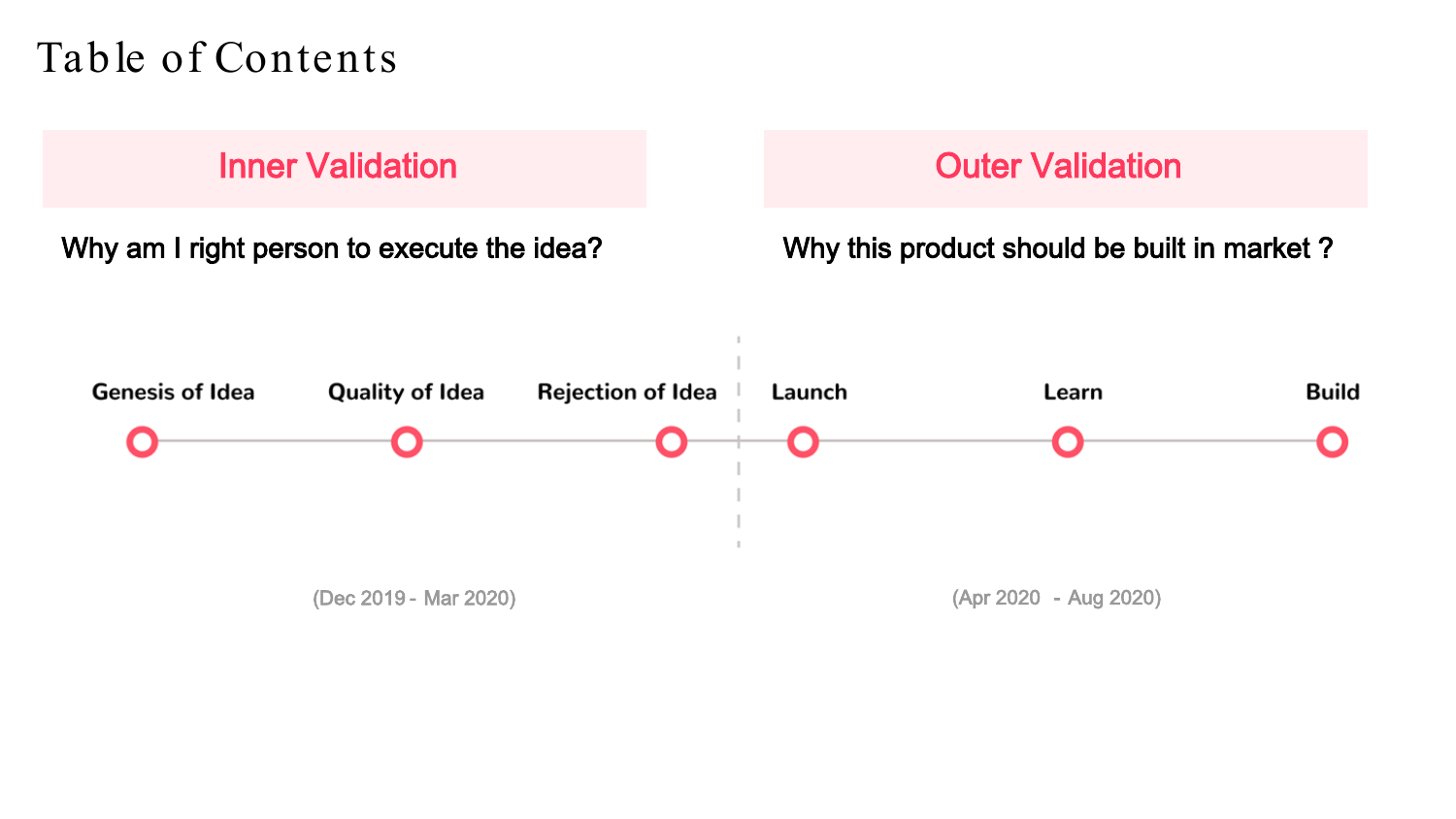



People paid to solve problem



### Question that triggered the product idea?

It took us six weeks to build the proof of concept.

**Can we shorten that lead time to a day or few days?**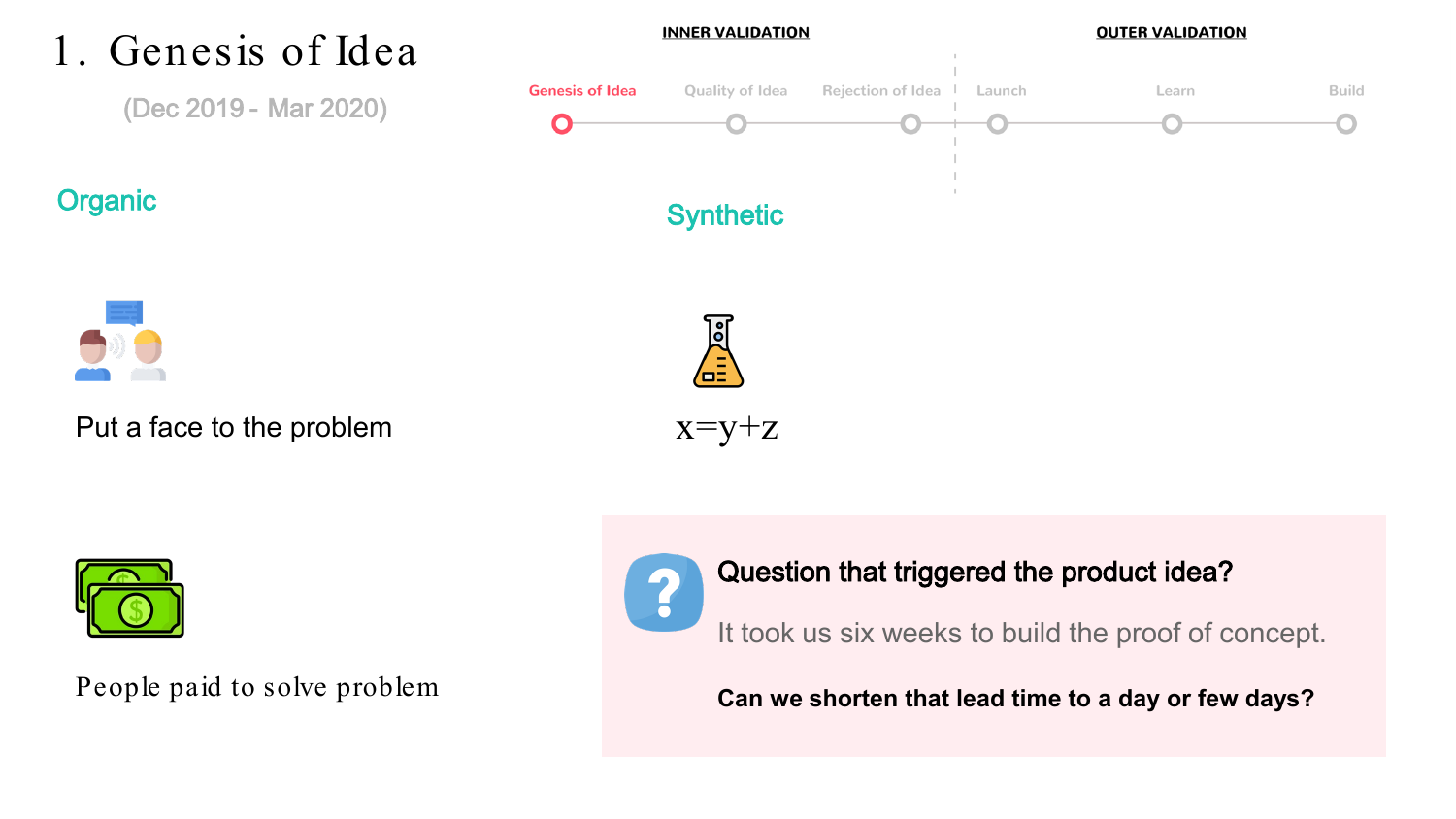#### **INNER VALIDATION OUTER VALIDATION** 2. Quality of Idea Rejection of Idea | Genesis of Idea **Quality of Idea** Launch Learn **Build** (Dec 2019 - Mar 2020) Idea has zero value aka execution is Idea is everything



It's like a starting point in a maze and it should lead to better idea. Quality idea attracts better ideas and better people.

everything



### Great execution improves the quality idea



**Both quality of idea and quality of execution are important to make it right.** 

Does it naturally attract better people? Is it challenging? Does it look like it's the right time?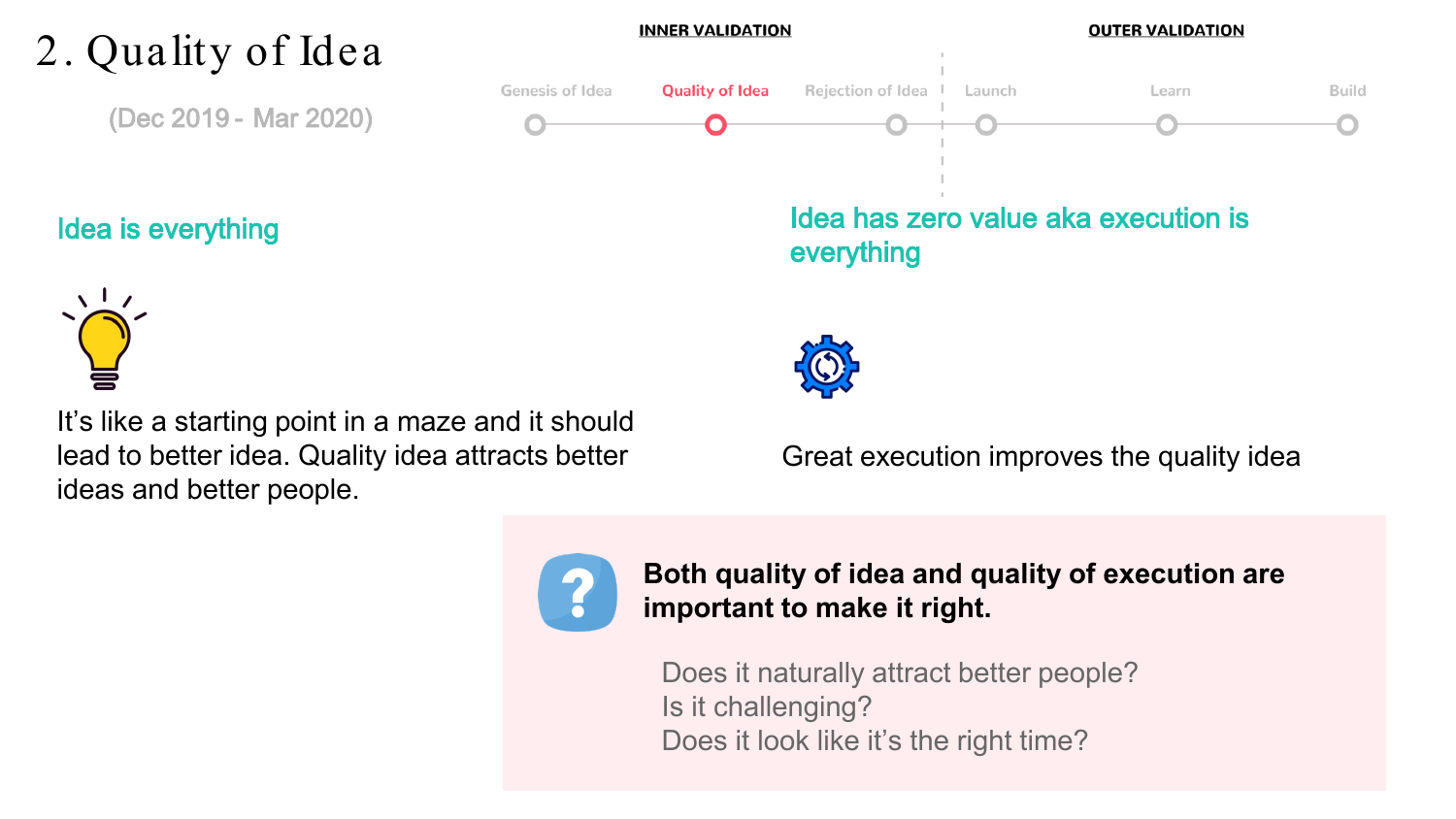# 3. Reject the Idea

Dec 2019 - Mar 2020

**INNER VALIDATION** 

#### **OUTER VALIDATION**



### Fear of failure



If it doesn't work I can move on to do something else.

Don't want to work on the idea that I am not passionate for about 5-10 years.

### **Look at the idea through the lens of rejection to avoid confirmation bias.**

Don't work on the idea until idea keeps coming back and compels you to act.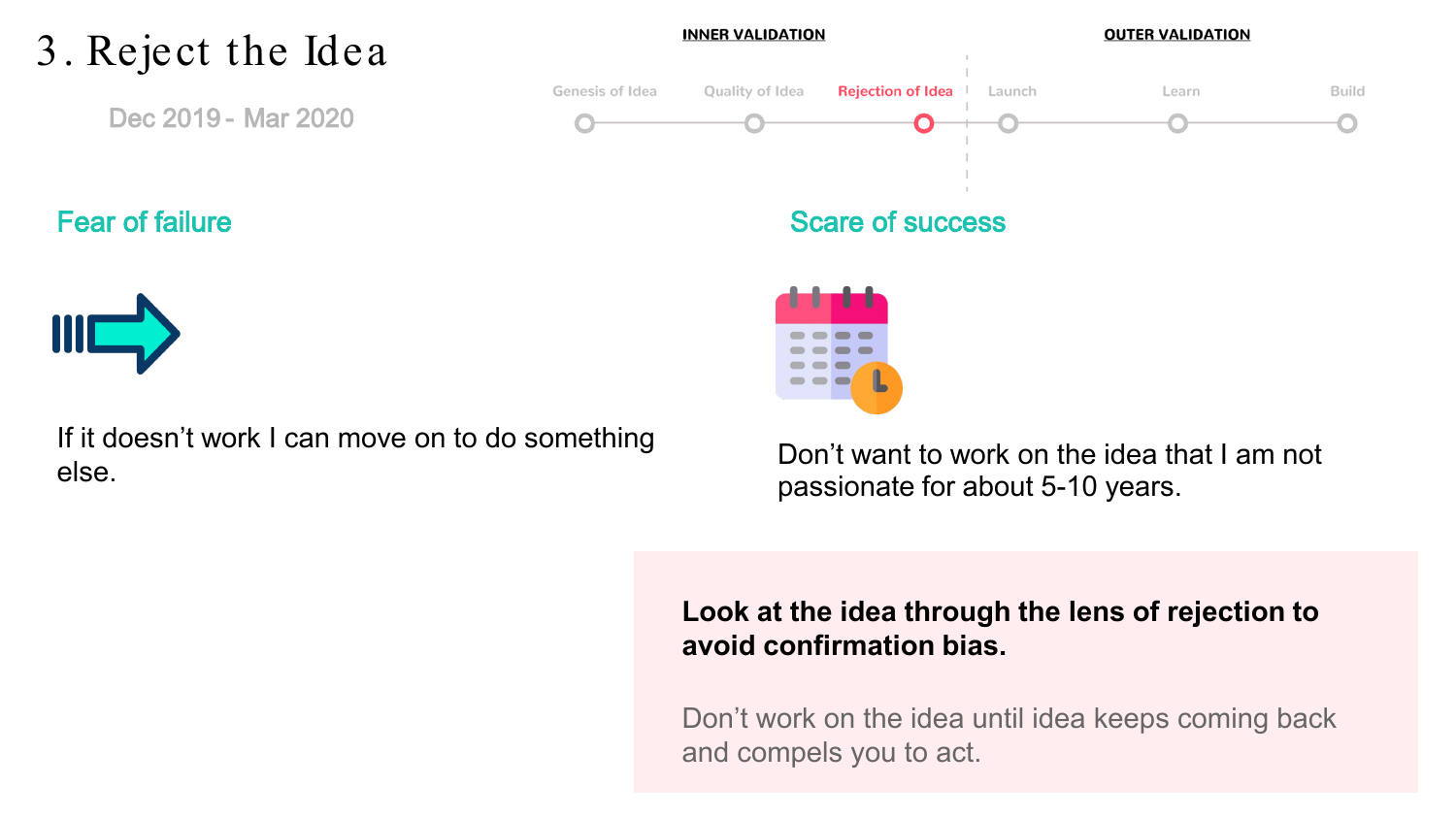# Launch (Launch small, early, often and expand iteratively)

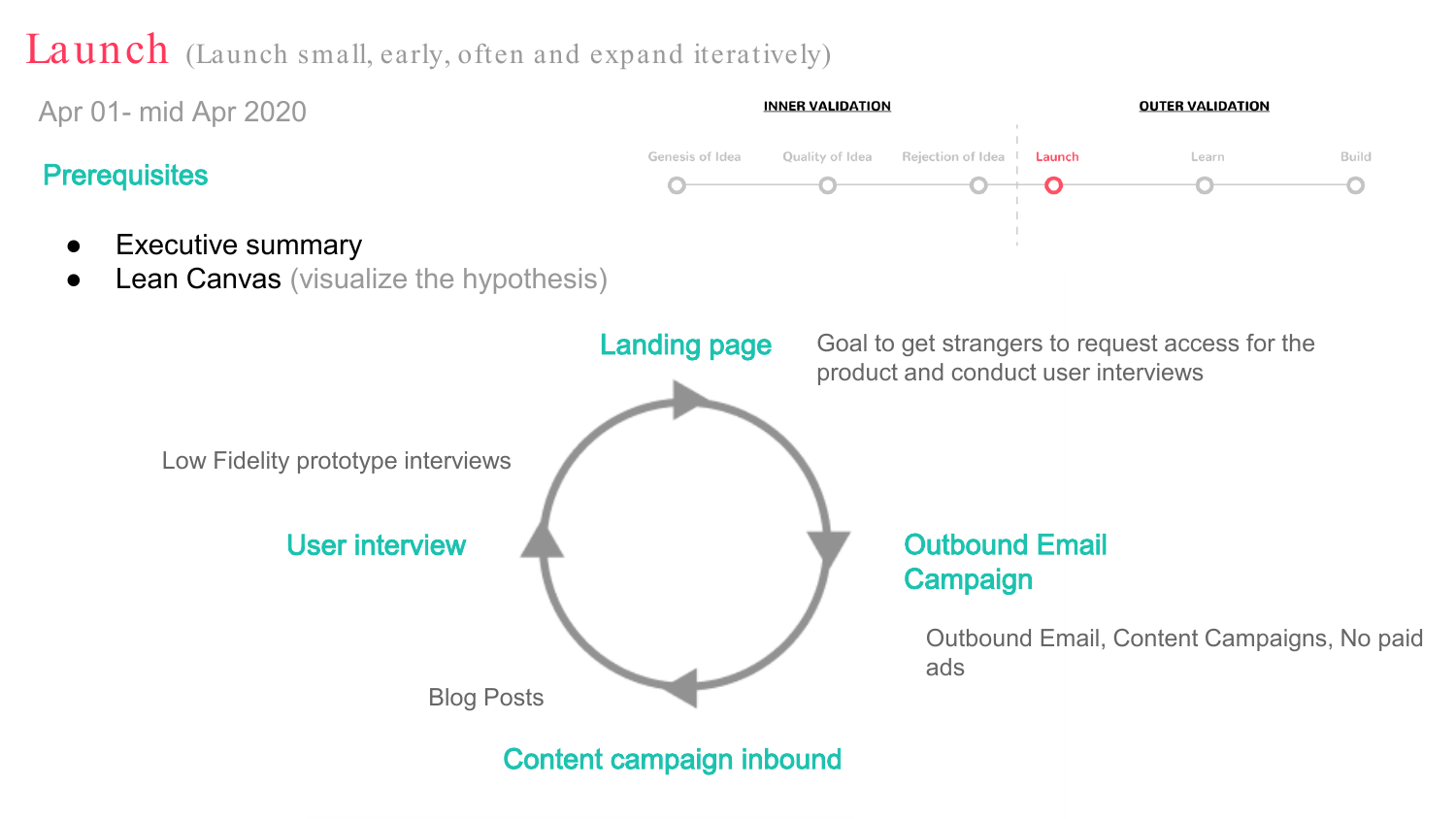# Product Launch Snapshots







Email Marketing

one way or another.

#### Posted by u/bhtdrish 1 month ago

How to improve recommendations for highly sparse datasets using Hybrid **Recommender Systems?** 

#### **Self Promotion**

Hey folks. Just wrote a blog about Hybrid recommender systems and how they can be useful to improve recommendations for highly sparse datasets. Hope you find this useful, read it here.

**■ 0 Comments → Share** / Edit Post **D** Save ⊘ Hide ● …

67% Upvoted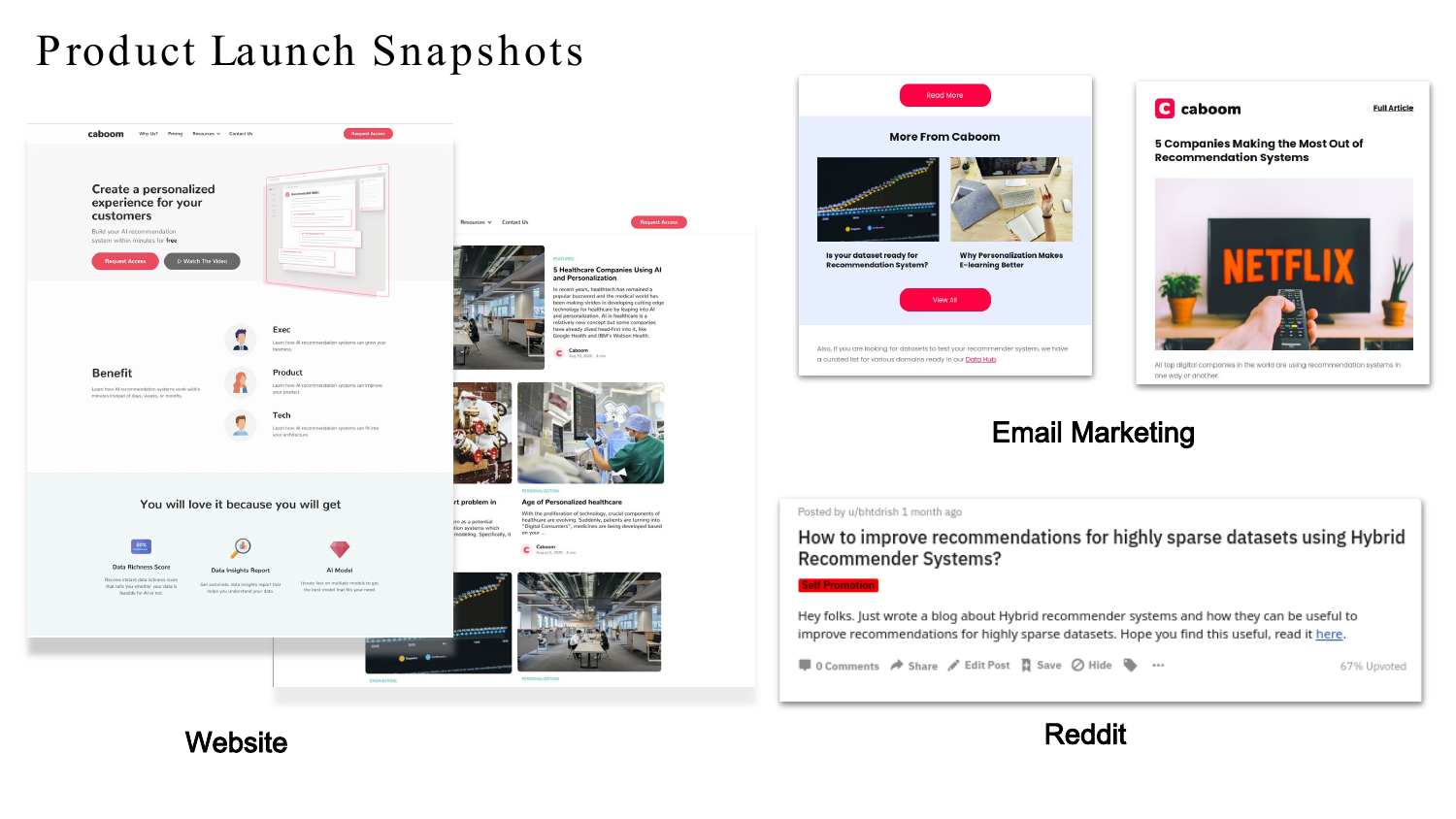

### Does market exists and why is it the right time?

- A. Is it a market risk or execution risk product? -> A bit of both
- B. Is it an ant or deer or an elephant? -> Deer
- C. Is it small and growing market? -> 40% CAGR-> Keyword research -> Analysts Reports

## Can I acquire users?

- A. Who are innovator user cohort? -> Founder and CTOs of early stage startups
- B. What's the best channel to acquire innovator users? -> Reddit
- **C. No ads**

## What's the right product to build? -> Simple, easy, and fun

- A. What's the voice for user experiences? -> fun
- B. What's the minimum serviceable product? -> showcases value and delights
- How to demonstrate value before building the feature? -> Concierge

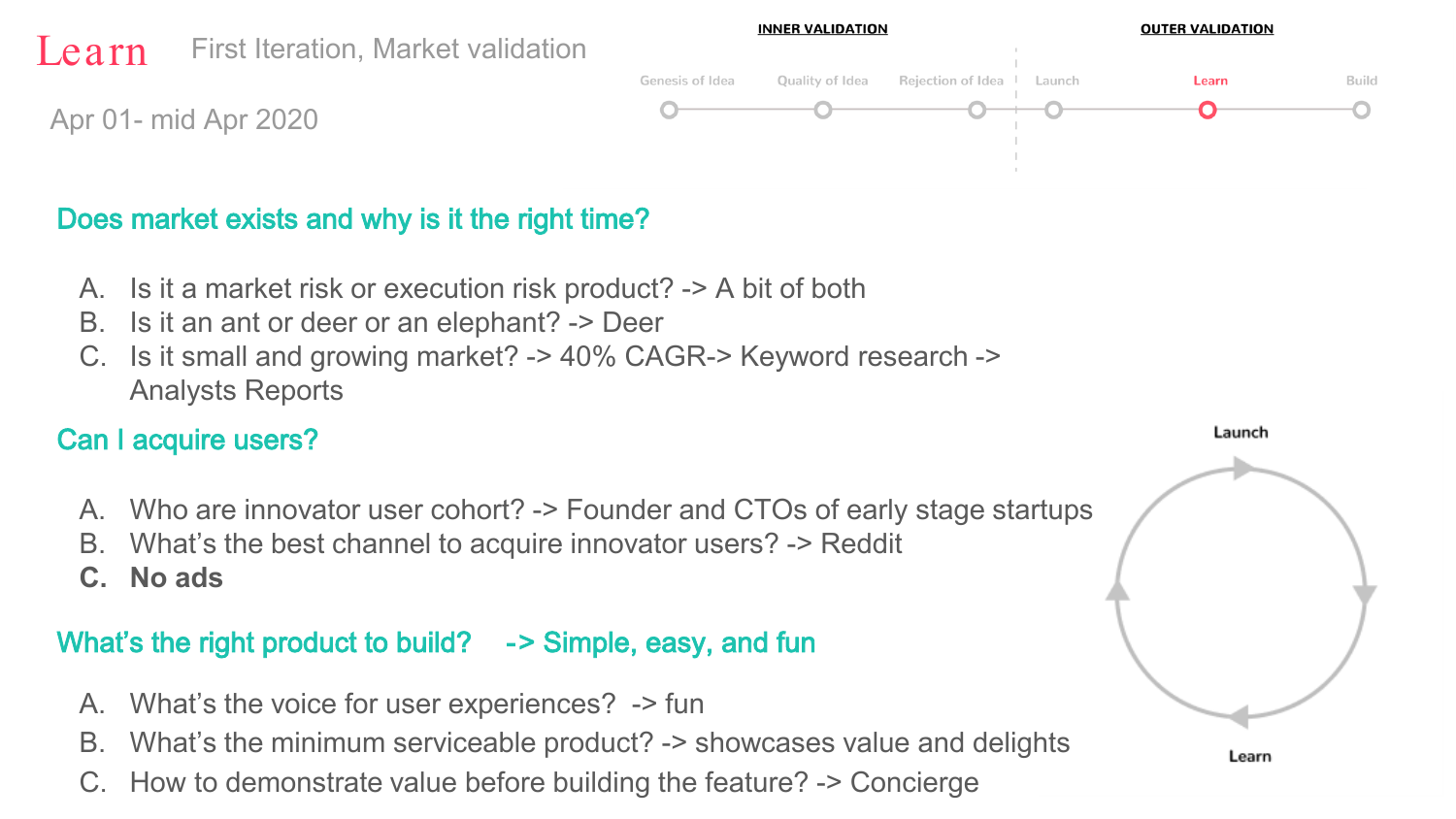# Build

**INNER VALIDATION** 

#### **OUTER VALIDATION**

mid may - mid june



# Don't have " build and users will come" mindset

Instead get users and build to solve their problems

Build enough to demonstrate instant gratification that leads to the conversations to understand deeper pain points, value propositions, and stakeholders decision making



**Tools that helps you Fast** 

**Measure the product build** 



We used webflow to launch page in a week

Google fullstory Analytics

Google analytics, Fullstory, Email Campain, Interview recording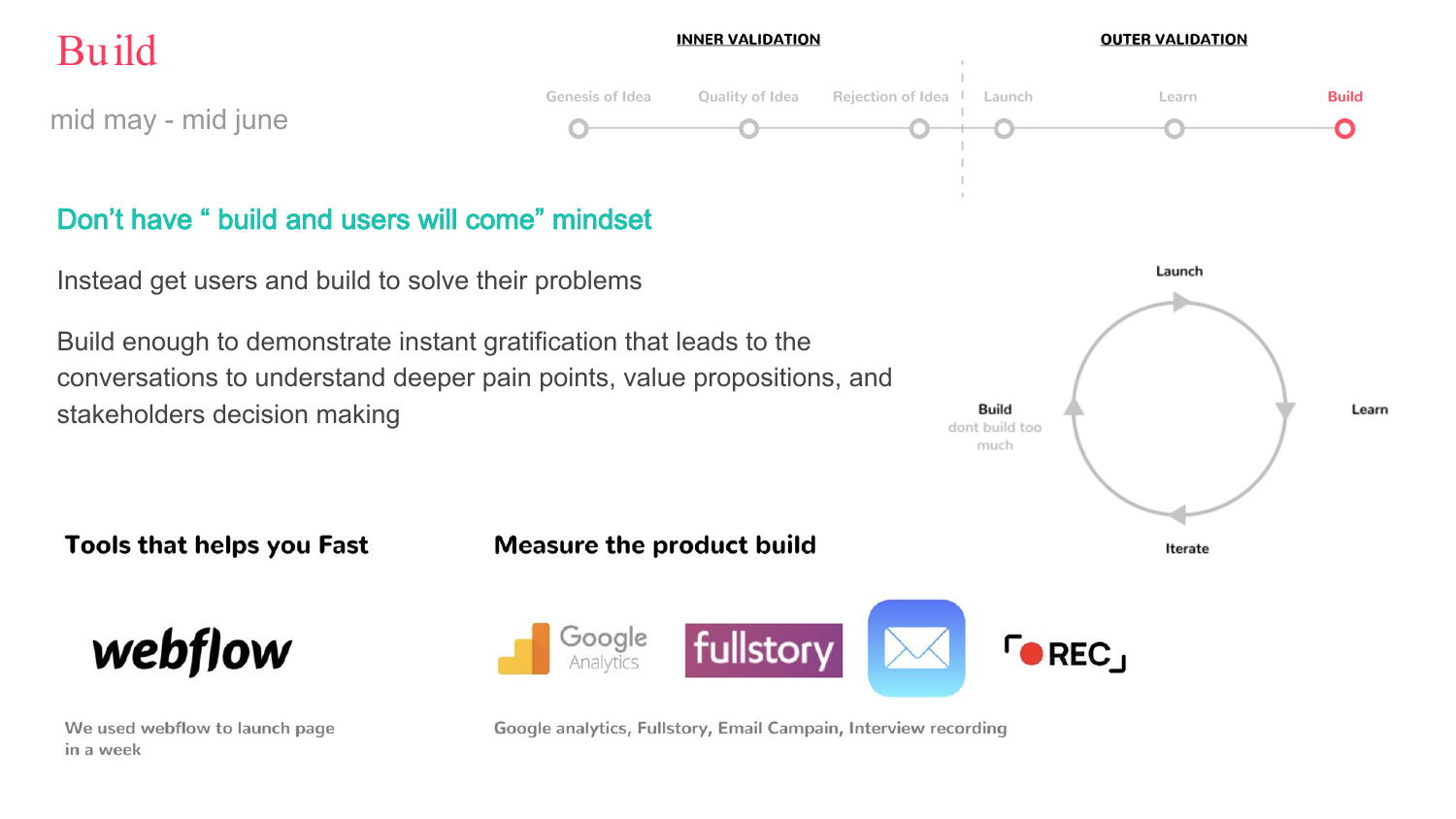# Signal for validation

mid may - mid june

When a stranger pays for your product or services then that's a signal for idea validation.